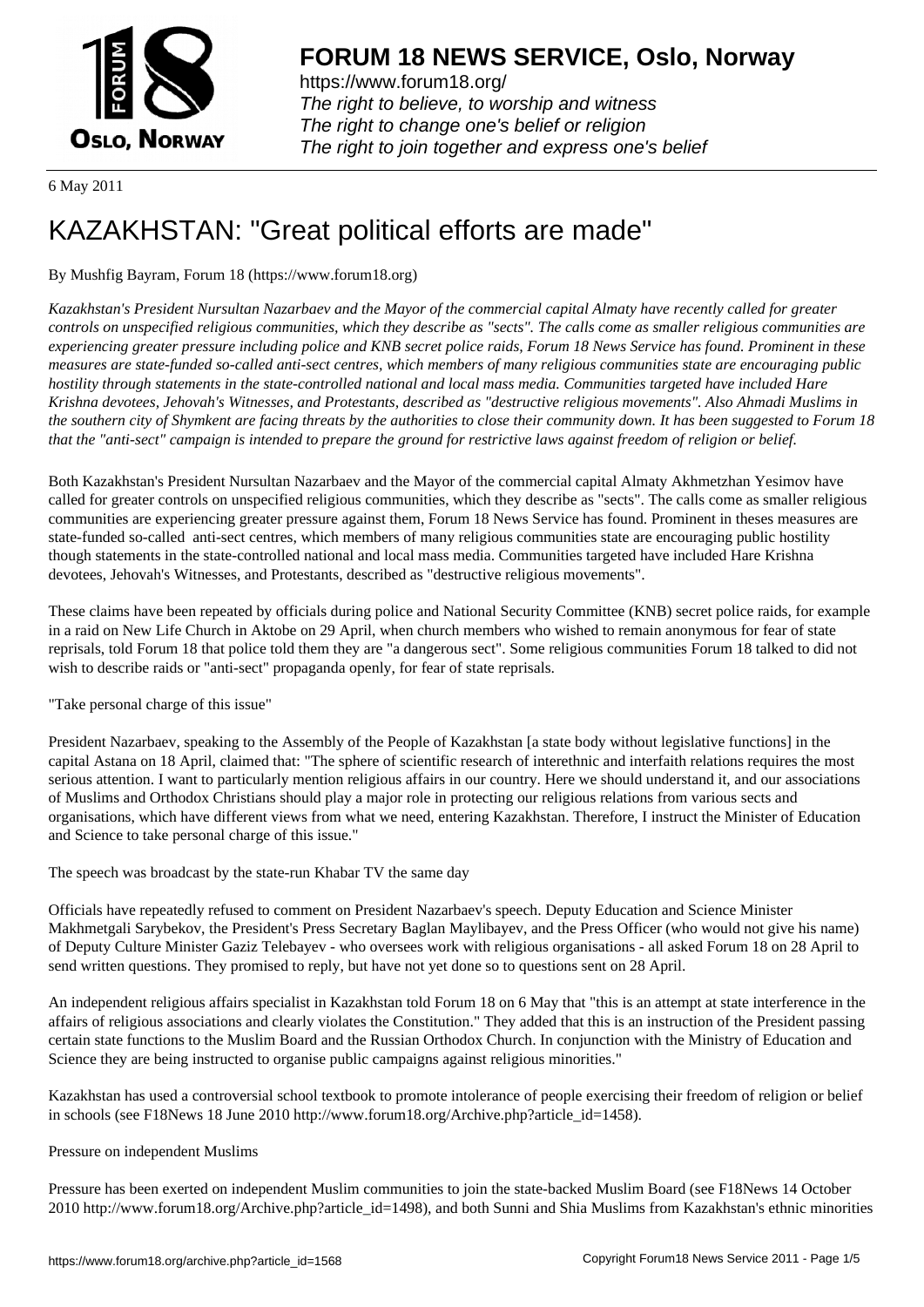$N$  is a contract  $\omega$  in the  $\omega$  -forum  $-$ 

An independent Muslim observer in Kazakhstan told Forum 18 on 28 April that Muslims have "not been a specific target" of the anti-sect centres, "that is to say, they have not so far publicly spoken against us." But they noted that "there are concerted efforts by the authorities against religious communities, especially those who are very active and are large in numbers".

Threat to close down Shymkent Ahmadi Muslims

Judge Yerlan Seraliyev of the specialised Economic Court in the southern city of Shymkent is today (6 May) scheduled to hear a case brought by the Regional Property Inspection authorities. They claim that the local Ahmadi Muslim Community does not have the right to use their land and the building on it for religious purposes.

Ahmadi Muslims told Forum 18 on 6 May that they are "afraid that the authorities are trying to close down their community in Shymkent."

Judge Seraliyev told Forum 18 on 6 May that the Shymkent authorities "want the Community to suspend their activity until they correctly legalise their property". The Judge added that "We are not intending to take away their property", and declined to give further comments on the details of the case.

In the past the authorities have often used property cases as a means of targeting religious communities (see eg. F18News 20 August 2008 http://www.forum18.org/Archive.php?article\_id=1174).

Almaty Mayor Yesimov follows President's lead

Mayor Akhmetzhan Yesimov of Almaty followed the President's lead a day later. On 19 April his Press Service announced that that day he had instructed city administration directorates to step up supervision of "religious sects'" activities. "We are being drawn back to the Middle Ages, and young people are coming under that influence. The Education Directorate, the Youth Policy Directorate and the Domestic Policy Directorate should step up work," he was quoted as saying.

"At schools and higher education institutions, it is necessary to call for a secular and modern way of life," Yesimov emphasised, adding that "security should be the motto and integral part of thinking of every [Almaty] city resident". He also said that "crime prevention measures must be reinforced, and the religious sects specifically must be checked."

Mayor Yesimov also referred in his statement to murders on 30 March in Almaty's Auezov District. One ethnic Kazakh individual was claimed to have taken part in the murders who allegedly several years ago attended a Protestant church and then joined a Muslim movement.

A Kazakh academic, who wished to remain unnamed for fear of state reprisals, told Forum 18 on 28 April that the Almaty city authorities "are using the occurrence of crime to harass religious organisations". The academic commented that "the authorities dislike certain religious organisations, and violations against those religious organisations continue".

Speaking of the role of anti-sect centres in organised attacks against religious communities, they stated that "these centres are very active, and hold endless press conferences where they invite former members of these organisations to publicly discuss and condemn them".

Forum 18 is aware of raids in April on centres in Almaty of a Christian religious community, which wishes to remain anonymous for fear of state reprisals. "In the past month police have raided our locations in Almaty. They took computers, files, literature, interrogated people and took them into the KNB secret police headquarters for questioning. Unfortunately the government has formed an organisation to promote propaganda against non-traditional religions and has branded Christians as dangerous cults and sects."

An official of Mayor Yesimov's Press Service, who would not give his name, asked Forum 18 on 28 April to send questions in writing. No reply has yet been received, despite a promise of a reply.

Why the anti-sect campaign?

Almaty-based religious studies Professor Artur Artemyev told Forum 18 on 28 April that he thought the "anti-sect" activities are being carried out to prepare the grounds for a new restrictive religion law. However, he noted that there have been no official statements about this yet.

Professor Artemyev noted that the "anti-sect centres" are given a lot of air time on leading TV channels, publish numerous articles on newspapers and lead televised press conferences, where they attack officially registered religious organisations.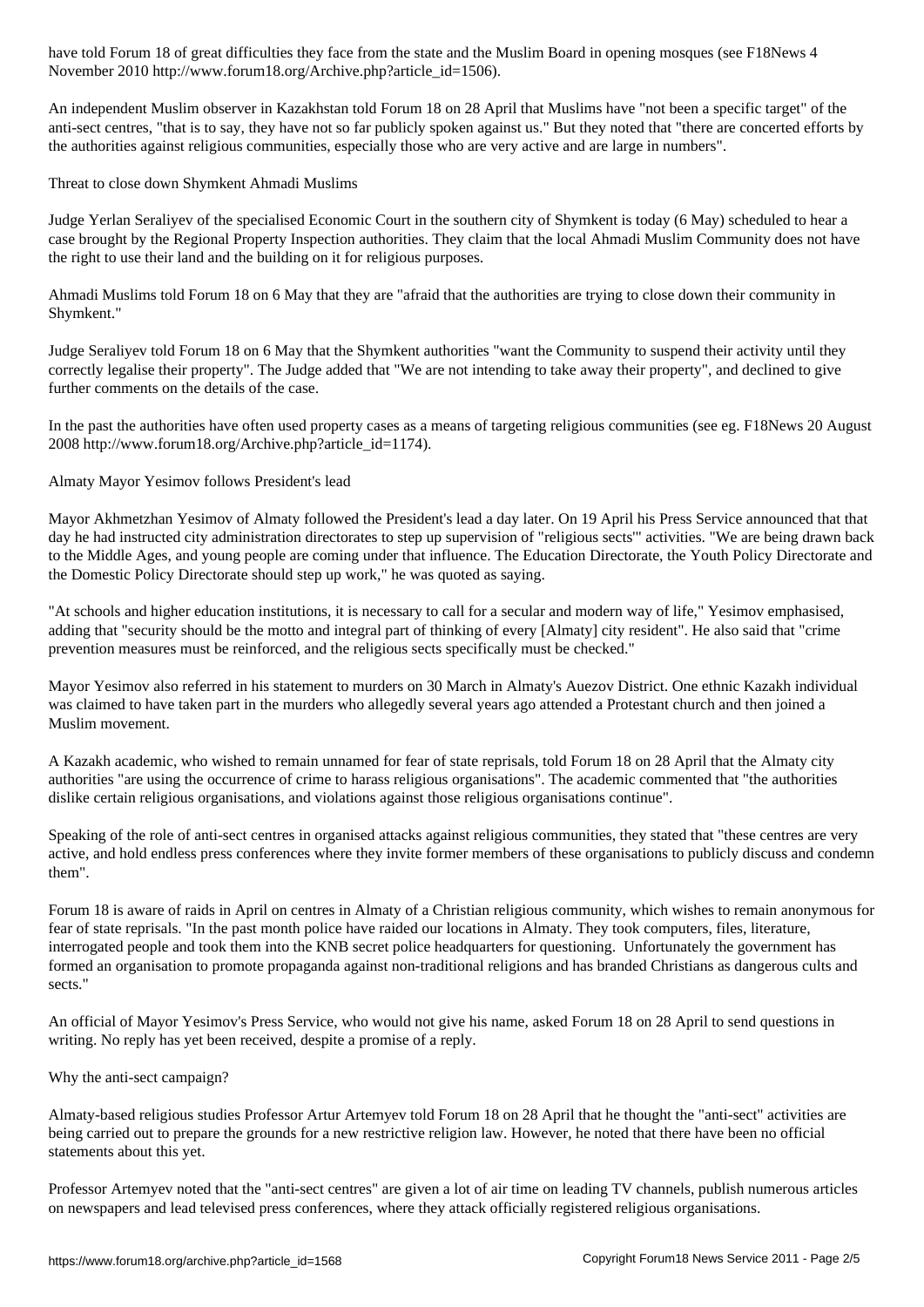Officials and ruling party politicians have long tried to make harsher the 1992 Religion Law. In the latest attempt, highly restrictive revisions to it and a number of other laws were rejected shortly before Kazakhstan became 2010 Chair-in-Office of the Organisation for Security and Co-operation in Europe (OSCE) (see F18News 12 February 2009 http://www.forum18.org/Archive.php?article\_id=1255).

However, human rights defenders have long predicted the proposals' return. The National Human Rights Action Plan - published in September 2009 – indicated that a draft Law would be introduced in 2011. A member of the Senate, the upper house of Parliament, Garifolla Esim told Forum 18 in June 2010 that the draft Law is being worked on (see F18News 18 June 2010 http://www.forum18.org/Archive.php?article\_id=1458).

A July 2010 internal document from the ruling Nur Otan Party attacking "non-traditional" faiths and calling for laws on religion to be harshened aroused concern among human rights defenders and some religious communities (see F18News 30 September 2010 http://www.forum18.org/Archive.php?article\_id=1493).

"Great political efforts are made"

Yelena Burova of the Perspective anti-sect centre refused to talk to Forum 18 on 6 May saying that she is "driving at the moment". Then she changed her mind about where she was, and said "my land line phone is ringing, I cannot talk to you."

However in a December 2010 conversation Burova told Forum 18 that there is an official list of destructive cults and sects. But she refused to say who is on it, who compiled it and what is supposed to happen to groups on the list.

"Great political efforts are made to form negative public opinion of the destructive cults and we are an important part of it," she told Forum 18. "We hold public events, actions, TV programmes with the participation of victims of these cults, who are former members of those organisations". Burova said that they even used a mobile phone operator to send sms messages to all of its subscribers, asking them to contact her organisation if they or their relatives were victims of "destructive cults".

Gulnara Orazbayeva of a Kokshetau-based anti-sect centre told Forum 18 on 6 May that "besides Kokshetau newspapers, my articles were published in serious newspapers and publications," she said. "Religiya i Pravo" [Religion and Law] the official magazine of the Ministry of Culture and Supreme Attestation Commission of the Almaty State University in its periodical published my articles", she added.

Asked what she thought of the raids by the authorities on religious communities – for example against New Life Church – she said that "New Life is clearly a sect, which propagates ideas foreign to Kazakhstan's values and mentality."

Earlier in December 2010, Orazbayeva told Forum 18 that "along with various Islamic movements such as Hizb ut–Tahrir, we deem churches belonging to Grace Presbyterian and New Life movements, as well as Jehovah's Witnesses, to be destructive cults".

Hizb ut-Tahrir is an international political movement vowing to re-establish a single Islamic state, or caliphate, and claiming to be entirely peaceful. However, Forum 18 notes its denial of key human rights, including religious freedom, and its antisemitic views (see F18News 29 October 2003 http://www.forum18.org/Archive.php?article\_id=170).

Asked why she states that the Karaganda-based Grace Church is a "destructive cult", Orazbayeva said that "people who attended their churches have complained to us". She would not tell Forum 18 what those people had complained about. "We have not had many complaints in numbers yet," she said. "Maybe 15 people complained about various sects and cults, and not all of them are members of those sects but their relatives".

Asked how she could draw her conclusions from a small number of apparently unspecific complaints, Orazbayeva said that "it is not only my opinion but also of many of my colleagues from anti-sect centres". She added that she herself attended "many of these sects before," and knows "what goes on inside." She would not tell Forum 18 which of these "sects" she had attended.

Grace Church members told Forum 18 on 6 May that "unfortunately these organisations not only are creating a bad image of us within society, but Perspective's articles openly calling us destructive sects were published in Spring 2010 in an official book for the staff of the state Religious Affairs Committee."

### "A tense atmosphere"

New Life Protestant Church members told Forum 18 on 5 May that they are going to complain to Kazakhstan's Prosecutor General, the Religious Affairs Committee and the Presidential Commission on Human Rights about a "public smearing campaign" against them by Perspective. "Perspective representatives have been very active since the summer of 2009 giving interviews to various TV Channels and writing articles in numerous newspapers across Kazakhstan about us and other religious organisations, insulting our faith and branding our Church as pseudo-religious organisations and our members as brainwashed zombies," they said.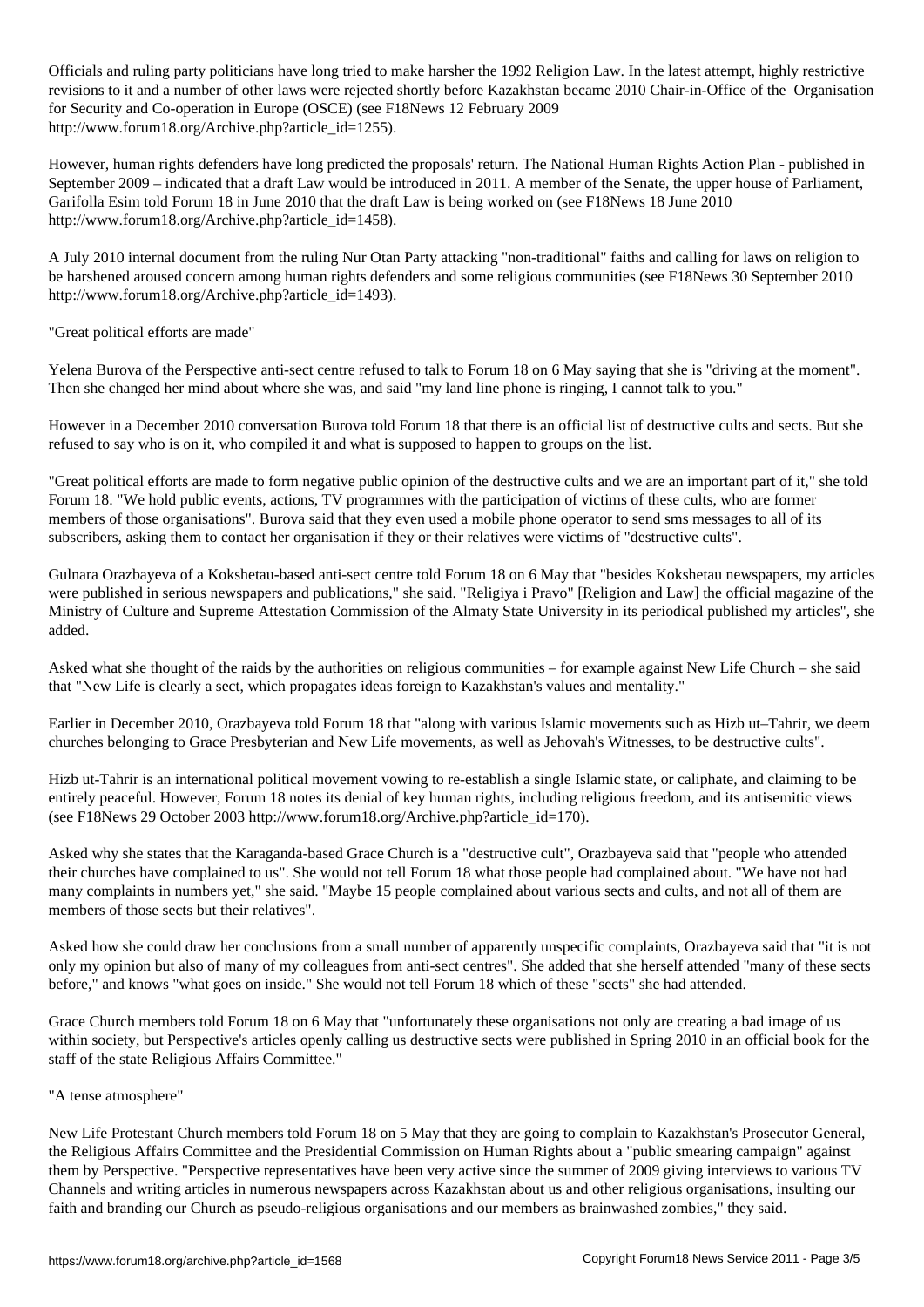They complained that these articles "create a tense atmosphere in society by forming a very negative opinion of us. Our members feel pressure at their work and in society, where they are told not attend these 'destructive cults' as Perspective describes us". Church members also told Forum 18 that there were cases of their members being fired from their jobs after their employers found out that they attended "destructive cults".

A church member who wished to remain anonymous told Forum 18 of a 29 April raid on their church in Aktobe by the ordinary police Department for the Fight against Extremism, Separatism and Terrorism and the KNB secret police. "Officials broke in and started filming speakers and the attendees. They were telling us that we are a dangerous sect, despite the fact that they know very well that we are officially registered." The Pastor, his wife and their three young children were taken to a police station for questioning lasting several hours.

The church member also told Forum 18 there is "special surveillance of Pastor Ivan Kryukov by the police and KNB secret police. This showed itself both in Kryukov being questioned and his documents being checked at the Kazakhstan-Russian border for a long time, and in Kryukov not being able to change his old car to a new one because the Transport Police told him that his old car is "on the KNB list".

Concept of destructive cults "non-existent in the law"

Vladimir Voyevodin, the legal expert of Jehovah's Witnesses in Kazakhstan, told Forum 18 on 15 December 2010 that the concept of destructive cults is "non-existent in the law. If we were registered on the basis of the law then we have the right to exist". He added that "a victim is a legal concept, which means someone's rights were violated. And it is the competence of law-enforcement agencies to establish victims, not anti-sect centres."

Official funding

Both Orazbayeva and Burova, as well as several other leaders and officials in anti-sect centres across Kazakhstan refused to tell Forum 18 how much funds they receive from the government for their campaigns.

Religious studies Professor Artemyev told Forum 18 that it is "illegal for the state to give financial grants to the anti-sect centres." The state, he commented, "punishes taxpayers who are members of religious organisations with the taxpayers' money. On the one hand the State officially registers the religious organisations, and on the other hand it pays other organisations to organise campaigns against the same religious organisations".

Burova told Forum 18 that Perspective had received several grants since her organisation's establishment in 2009. "If our government asks to publish this information we will do so but we are not obliged to tell you", she said. Orazbayeva also said that they have received several grants from the Culture Ministry for six month periods, but refused to give figures.

Zhanna Onlasheva, Chief Expert of the Religious Affairs Committee, refused to talk to Forum 18 between 28 April and 4 May, each time saying that she is busy and asking Forum 18 to call back later. In December 2010 she told Forum 18 that "Some anti-sect centres may receive funds from the state budget as non-commercial organisations but we as the Religious Affairs Committee do not cooperate or work with them." Onlasheva then claimed that she did not know how much funds these anti-sect centres receive.

Lyudmila Ryazanova, the Chair of the Public Association, Civil Initiatives Centre, which inspects the execution of Government Orders, also in December 2010 refused to give Forum 18 the figures of how much government funds is given to anti-sect centres. "We have many specialists but I could not find who exactly inspected the activity of these Centres," she told Forum 18 when asked how those funds were used. "But I am sure whoever the leaders of these anti-sect centres are they do their job professionally. Otherwise the Ministry would not support them. Many organisations ask the Government for financing, but not many can win tenders."

Between 28 April and 5 May Religious Affairs Committee officials in the Culture Ministry refused to put Forum 18 through to Committee Chair Ardak Doszhan, or to themselves answer Forum 18's questions.

Askar Smagulov, Advisor to Culture Minister Ermukhamet Ertysbayev, refused on 3 May to answer why his Ministry gave funds to the anti-sect centres. "Please, talk to the Religious Affairs Committee, I am no specialist in religious matters," he said. (END)

For a personal commentary on how attacking religious freedom damages national security in Kazakhstan, see F18News http://www.forum18.org/Archive.php?article\_id=564.

For more background, see Forum 18's Kazakhstan religious freedom survey at http://www.forum18.org/Archive.php?article\_id=1352.

More reports on freedom of thought, conscience and belief in Kazakhstan can be found at